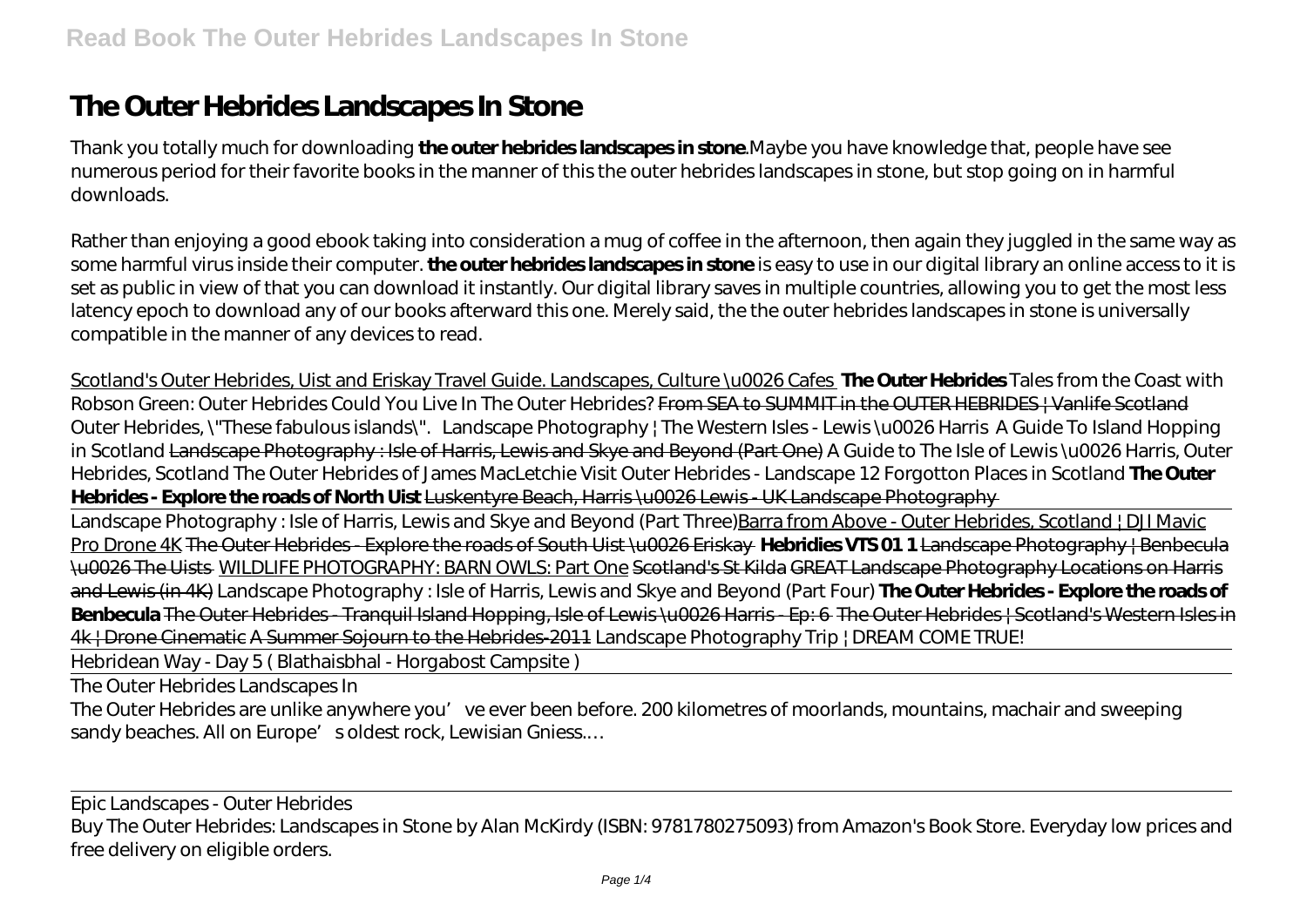The Outer Hebrides: Landscapes in Stone: Amazon.co.uk ...

The Outer Hebrides are unlike anywhere you've ever been before. 200 kilometres of moorlands, mountains, machair and sweeping sandy beaches. All on Europe's oldest rock, Lewisian Gniess...

Epic Landscapes - Outer Hebrides Lying off the north-west coast of Scotland, the Outer Hebrides are exposed to the extremes of the element. Wind, rain and waves batter the coasts and, every year, small changes can be seen in the landscape. But, over millions of years, the landscapes of the Outer Hebrides have seen dramatic changes. This charming booklet, with its beautiful photography, user-friendly diagrams and clear explanations, details the geological past of the varied isles of the Outer Hebrides.

Landscape fashioned by geology - The Outer Hebrides ...

Landscape of the Outer Hebrides Tropical Beaches. There is an urban legend that the Thailand tourist board, in their literature advertising the beaches... Machair and the flood plains. As mentioned above, many of the beaches are separated from the rest of the land by sand... But of course there are ...

Landscape of the Outer Hebrides - The Barefoot Backpacker I adore the island, and it is very different from Harris - technically, they are joined, but they are very different from each other. Lewis is very much more real in that there are fewer holiday homes and more of a local traditional vibe to it. Its large open spaces and rugged landscape can seem bleak to many, but to me has a charm and beauty, and history of its own.

The Isle Of Lewis, Outer Hebrides | Quiet Landscapes

The Outer Hebrides. The Outer Hebrides, or Western Isles, are the far north west outpost of the British Isles. They face the full force of the Atlantic Ocean and their landscape, climate and people are inextricably linked to the sea. The Outer Hebrides are made up of many islands, but the largest and best known are Lewis and Harris (one island), North Uist, Benbecula and South Uist.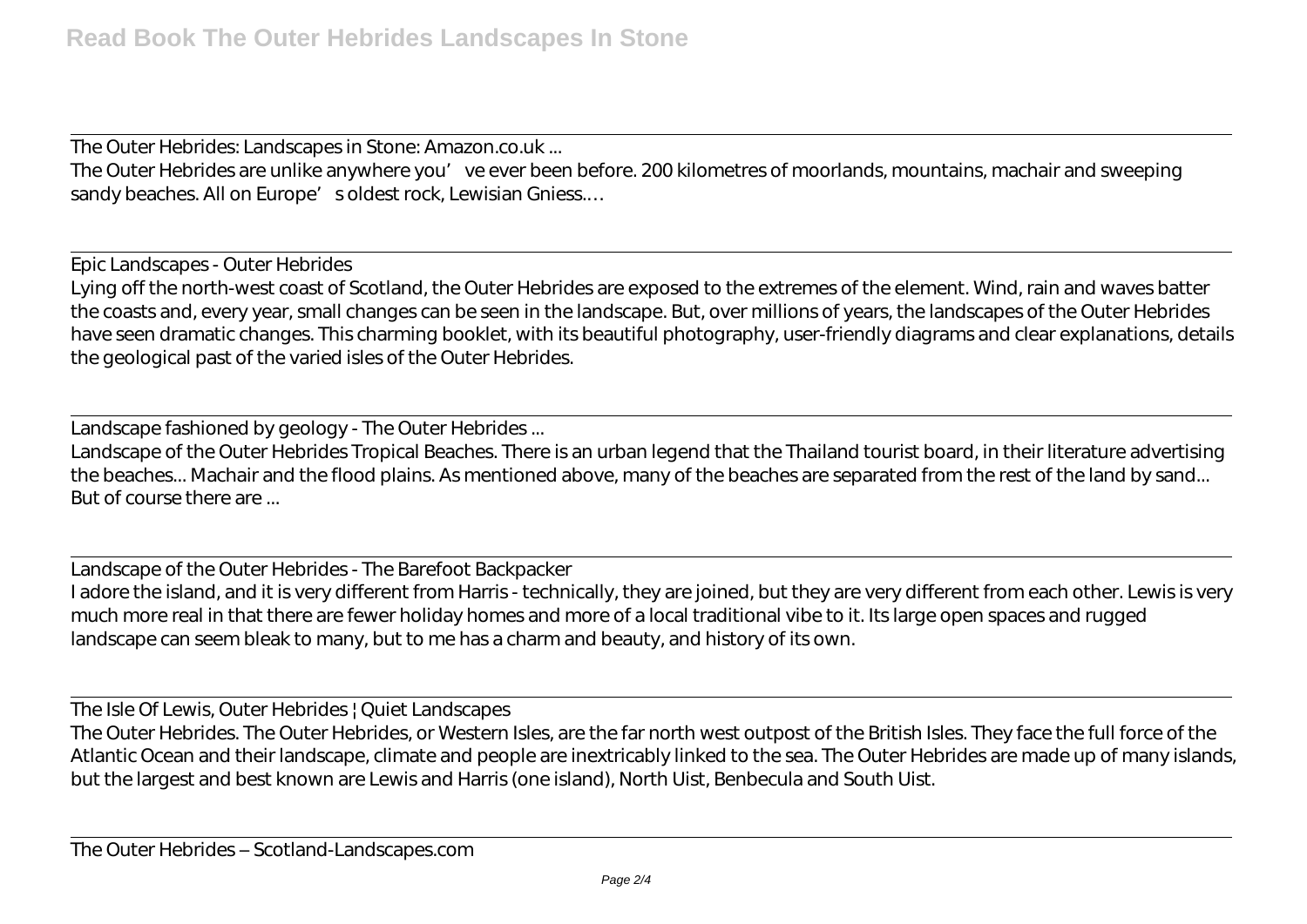The Outer Hebrides ( or Na h-Eileanan Siar in Gaelic) are a chain of islands lying off the North West coast of mainland Scotland. They are made up of over 10 inhabited islands including; Harris, Lewis, Benbecula, North Uist, South Uist, Eriskay and Barra. In the summer the days are long providing a lovely light and at all times of year the weather is very changeable.

Outer Hebrides Landscape Photography | Uist, Lewis and ...

Welcome to the Outer Hebrides. This celebrated, interconnected chain of Atlantic islands caters for thrill seekers and chill seekers alike. Mountains, moors and machair covered, white sandy beaches host the very best of Gaelic culture, wildlife, food, drink and arts. Ceilidhs, canoeing, hillwalking, windsurfing and dozing off in front of a warm peat fire.

Welcome to the Outer Hebrides - Outer Hebrides The Outer Hebrides are a group of islands where the Iron Age is defined chiefly by the distribution of monumental settlement architecture. The research behind this paper was motivated by the observation that experiential or sensory landscape archaeology had been largely neglected within British Iron Age archaeology and in the study of the Outer Hebridean Iron Age more specifically, despite being comparatively well developed in the context of Neolithic and Bronze Age research.

Re-engaging with the Iron Age landscapes of the Outer Hebrides The Outer Hebrides form a 200 kilometre-long chain of islands off the north-west coast of Scotland, stretching from Lewis in the north to Berneray in the south, and including outliers such as St Kilda and the Shiant Isles.

The Outer Hebrides

The Outer Hebrides have a reputation for being treeless, but this is not quite accurate and travellers wanting to visit woods in the Western Isles can choose from a few areas across the archipelago.…

Woodland - Outer Hebrides

Located on the very edge of Europe, Scotland's Outer Hebrides offer a striking mix of landscapes. Heather-backed mountains overlook windswept golden sands, with dense areas of peat bog in between. Of the two hundred plus islands that make up the archipelago, only a handful are actually inhabited. Lewis and Harris.